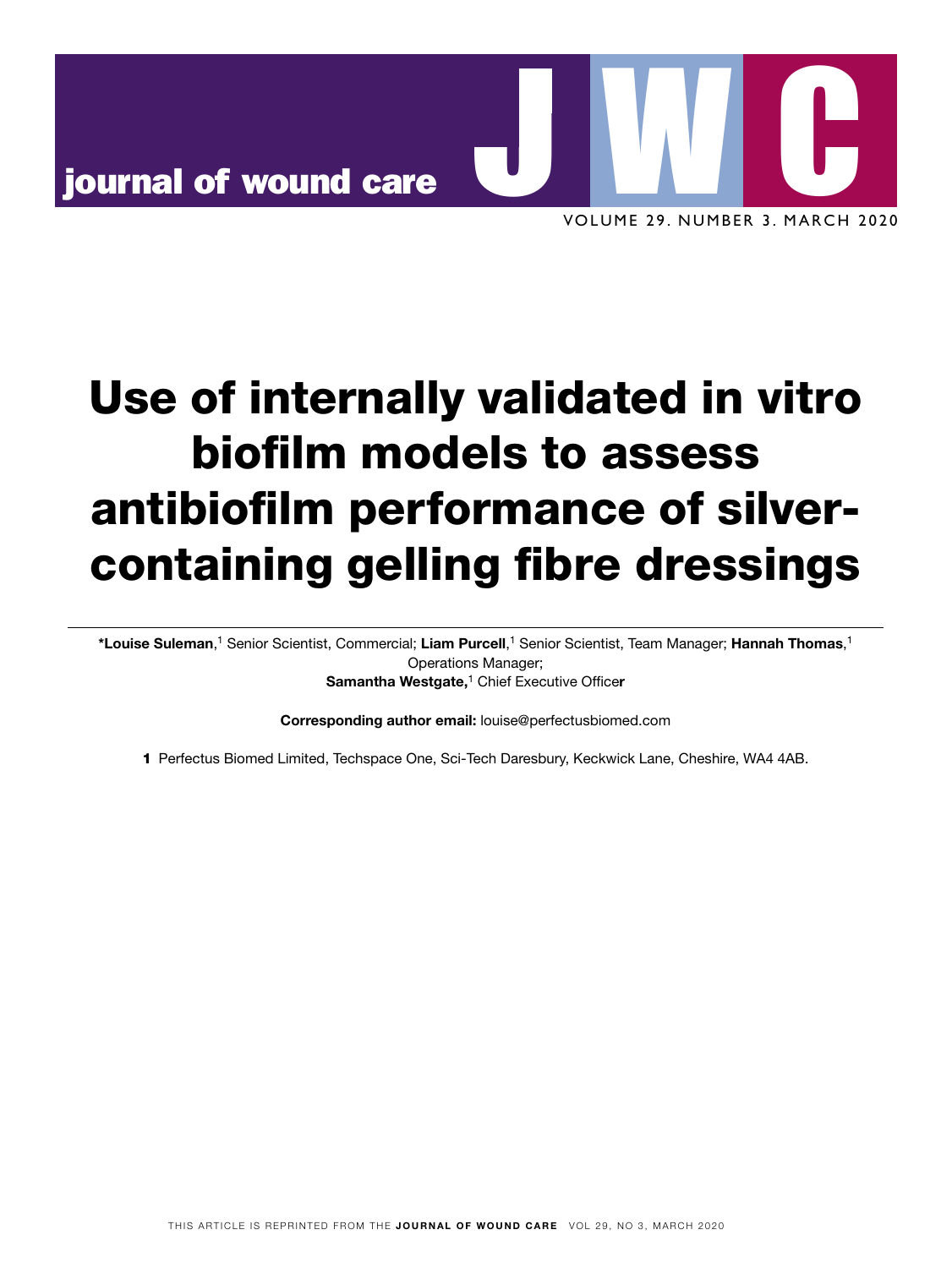## research

## Use of internally validated *in vitro* biofilm models to assess antibiofilm performance of silver-containing gelling fibre dressings

Objective: To assess the efficacy of five silver-containing gelling fibre wound dressings against single-species and multispecies biofilms using internally validated, UKAS-accredited *in vitro* test models. Method: *Staphylococcus aureus*, *Pseudomonas aeruginosa* and *Candida albicans* single- and multispecies biofilms were cultured using Centres for Disease Control (CDC) biofilm reactors and colony drip flow reactors (CDFR). Following a 72 hour incubation period, the substrates on which biofilms were grown were rinsed to remove planktonic microorganisms and then challenged with fully hydrated silver-containing gelling fibre wound dressings. Following dressing application for 24 or 72 hours, remaining viable organisms from the treated biofilms were quantified.

Results: In single-species *in vitro* models, all five antimicrobial dressings were effective in eradicating *Staphylococcus aureus* and *Pseudomonas aeruginosa* biofilm bacteria. However, only one of the five dressings (Hydrofiber technology with combination antibiofilm/ antimicrobial technology) was able to eradicate the more tolerant single-species *Candida albicans* biofilm. In a more complex and stringent CDFR biofilm model, the hydrofiber dressing with combined antibiofilm/antimicrobial technology was the only dressing that was able to eradicate multispecies biofilms such that no viable organisms were recovered.

**Conclusion:** Given the detrimental effects of biofilm on wound healing, stringent *in vitro* biofilm models are increasingly required to investigate the efficacy of antimicrobial dressings. Using accredited *in vitro* biofilm models of increasing complexity, differentiation in the performance of dressings with combined antibiofilm/antimicrobial technology against those with antimicrobial properties alone, was demonstrated.

Declaration of interest: This project was funded by ConvaTec Ltd.

biofilms ● *Candida albicans* ● multispecies ● *in vitro* biofilm model ● *Pseudomonas aeruginosa* ● *Staphylococcus aureus* ● silver-containing gelling fiber wound dressings

> ersistent infections have been attributed to biofilm, such as infections associated with cystic fibrosis,<sup>1</sup> catheter-associated urinary tract infections<sup>2</sup> and hard-to-heal wounds.<sup>3</sup> Studies have shown that managing biof biofilm, such as infections associated with cystic fibrosis,<sup>1</sup> catheter-associated urinary tract infections<sup>2</sup> and hard-to-heal wounds.<sup>3</sup> Studies have shown that managing biofilm bioburden is most effectively managed today with regular debridement, cleansing and antimicrobial wound dressings.7,8 Selecting an effective topical antimicrobial agent can be challenging for clinicians when the data used to support antimicrobial claims is usually based on *in vitro* studies involving singlespecies planktonic bacteria. Malone et al.<sup>9</sup> reported the prevalence of biofilms in hard-to-heal wounds to be approximately 78% and concluded that their data supported clinical assumptions that biofilms are ubiquitous in human hard-to-heal wounds. The same expert panel also highlighted the importance of *in vitro* methods that better mimic the clinical situation. There is a current industry-wide lack of robust data that

Samantha Westgate,<sup>1</sup> Chief Executive Officer

clinicians can refer to when selecting appropriate topical antimicrobials with additional antibiofilm performance.10,11 The medical device sector, including advanced wound care, is starting to see a shift in terms of data that reflects the biofilm aetiology. There has been an emergence of antibiofilm claims relating to existing technologies, and novel technologies are being specifically designed to incorporate antibiofilm modes of action.<sup>12</sup>

Published studies describe the assessment of medical devices using a multitude of *in vitro* biofilm methods, in addition to collecting basic planktonic data via AATCC Test Method 100 and ASTM E2149 methodologies. Biofilm models include, but are not limited to, highthroughput adapted minimum biofilm eradication concentration (MBEC) methods,<sup>12</sup> filter disc supported biofilms,12 and more specific *in vitro* biofilm models suitable for biofilm assessment using isothermal microcalorimetry.13 Other well-characterised biofilm models include the Centers for Disease Control (CDC) reactor,<sup>14</sup> flow cell reactors and drip flow reactors.<sup>15</sup> In addition, there are numerous publications referencing custom-designed research.16 With such a plethora of test models, it is challenging to compare product performance using standard platforms.

Key steps towards standardising biofilm testing came in 2018. The American Society for Testing and

<sup>\*</sup>Louise Suleman, 1 Senior Scientist, Commercial; Liam Purcell, 1 Senior Scientist, Team Manager; Hannah Thomas,<sup>1</sup> Operations Manager;

Corresponding author email: louise@perfectusbiomed.com

<sup>1</sup> Perfectus Biomed Limited, Techspace One, Sci-Tech Daresbury, Keckwick Lane, Cheshire, WA4 4AB.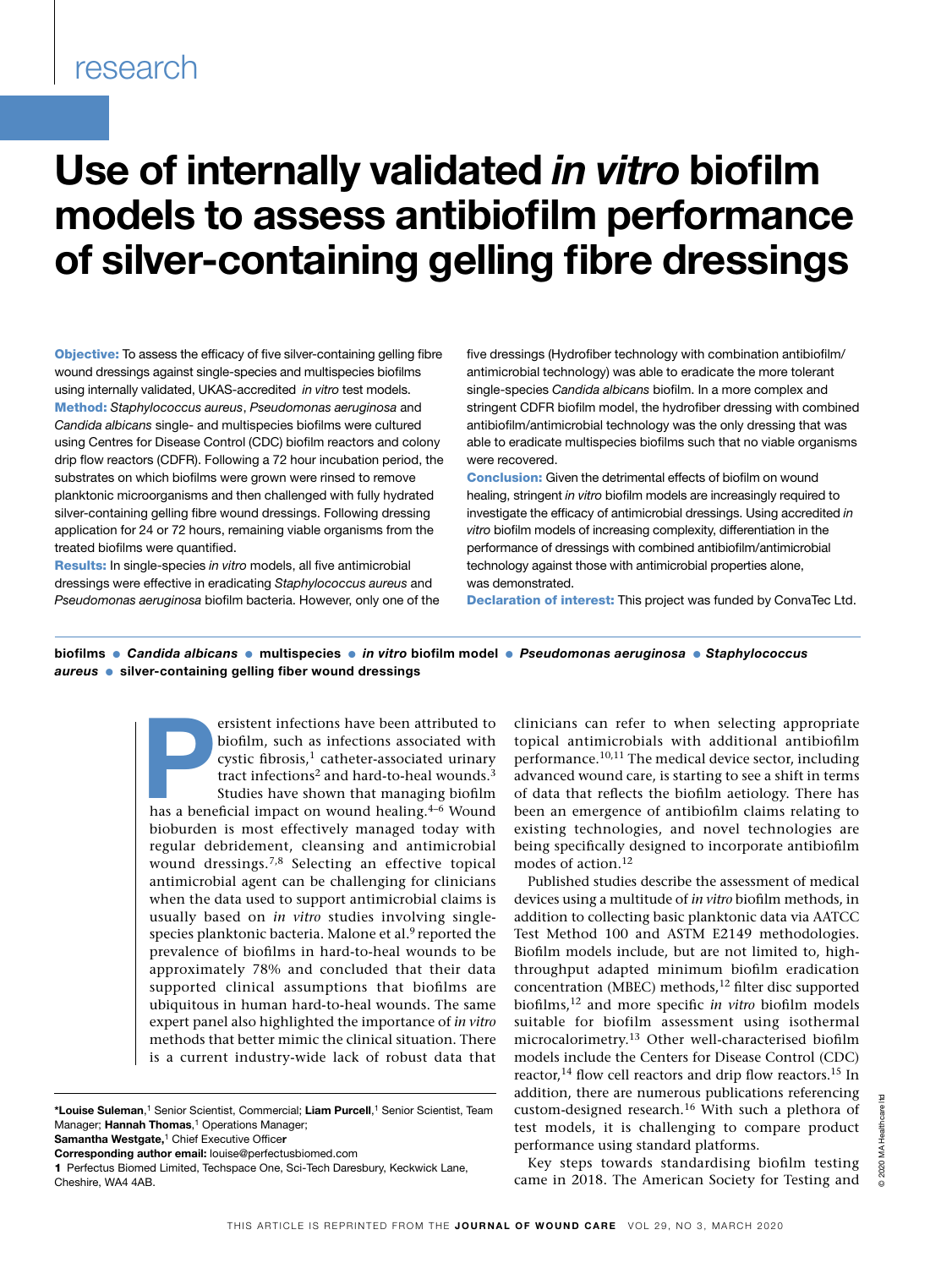Materials (ASTM) published *in vitro* test methods that define biofilm growth and biofilm treatment. The Environmental Protection Agency (EPA) then adopted these methods and they were used to support label claims for a hard, non-porous surface cleaning agent. These methods culture and treat reproducible *Staphylococcus aureus* and *Pseudomonas aeruginosa* biofilms. They were designed specifically for assessing biocides, however, Perfectus Biomed Ltd. gained UKAS accreditation (ISO 17025, Accreditation number 9192) by adapting and validating these methods specifically for wound care product assessment. These validated biofilm test methods have been accredited for the culture of reproducible single-species biofilms on solid surfaces. They provide a reliable screen for assessing wound care products against tolerant biofilm microorganisms rather than susceptible planktonic microorganisms. However, they do not closely replicate the complexities of a chronic wound. These complexities include the multispecies nature of clinical biofilm, biofilm maturity, appropriate dressing exposure time, and a continuous fluid flow that mimics wound exudation. The adapted methods presented in this study mitigate some of these limitations by adding rigor and a level of clinical applicability to the externally validated methods.

This study uses both standard and adapted versions of accredited methods to create a series of models of increasing complexity and clinical relevance, with an ultimate objective being to better understand how antimicrobial wound dressings, with and without incorporated antibiofilm technologies, perform in a complex simulated clinical scenario. Specifically, we challenged five silver-containing gelling fibre wound dressings against single- and multispecies *Staphylococcus aureus*, *Pseudomonas aeruginosa* and *Candida albicans*  biofilms using standard and adapted UKAS-accredited ISO 17025 CDC reactor models and (CDFR) models.

#### Methods

#### Test wound dressings

A range of commercially available silver-containing gelling fibre wound dressings were included in this study:

- Dressing A: carboxymethylcelluose (CMC) dressing containing ionic silver, ethylenediaminetetraacetic acid (EDTA) and benzethonium chloride (BEC). (AQUACEL Ag+ Extra, ConvaTec Ltd., UK; AQUACEL Ag Advantage in the US)
- Dressing B: lipid-colloid and polyabsorbent fibre dressing containing silver sulphate (UrgoClean Ag, Urgo Ltd., UK)
- Dressing C: a polyvinyl alcohol (PVA)) dressing coated with a hydroxypropylcellulose (HPC) gel containing silver sulphate (Exufiber Ag+, Molnlycke Health Care AB, Sweden)
- Dressing D: CMC/calcium alginate dressing containing a silver sodium zirconium phosphate (Maxorb Extra Ag+, Medline Industries Inc., US)

● Dressing E: CMC dressing containing silver oxysalts (KerraCel Ag, Crawford Healthcare Ltd., UK).

#### Microbial strains and culture conditions

*Staphylococcus aureus* NCTC 8325, *Pseudomonas aeruginosa* NCIMB 10434 and *Candida albicans* ATCC MYA-2876 SC5313 were maintained as stock cultures in cryovials at −79°C for long-term storage.

#### Single-species biofilm in the CDC biofilm reactor

*Staphylococcus aureus*, *Pseudomonas aeruginosa* and *Candida albicans* cultures (24 hours) were harvested from Tryptone Soya Agar (TSA) (Acumedia, Trafalgar Scientific, UK) or Sabouraud Dextrose Agar (SDA) (Acumedia, Trafalgar Scientific, UK) and used to prepare 50ml of 1x108 CFU/ml suspensions in Tryptone Soya Broth (TSB) or Sabouraud Dextrose Broth (SDB; *Candida albicans* only) using internal methods. The inocula were diluted further in TSB or SDB to give 1x107 CFU/ml suspensions and the prepared inocula were transferred to separate CDC reactors (400ml per reactor).

Each CDC reactor (BioSurface Technologies, Bozeman, US), containing 24 polycarbonate coupons in 8 rods and 400ml of the inoculated TSB or SDB, was incubated in batch phase (no additional flow of nutrients through the CDC reactor throughout incubation) for 72 hours at 37±2°C, stirring at 50rpm, to encourage biofilm development on the polycarbonate coupons.

Following 72 hour incubation, CDC reactor coupons were aseptically removed from their rods and rinsed three times in sterile phosphate buffered saline (PBS) to remove planktonic cells. Rinsed coupons were transferred to a 24-well challenge plate and sandwiched between fully hydrated (2ml of PBS and 1% TSB) 2cm x 2cm sections of test wound dressings. Untreated controls consisted of rinsed coupons immersed in 2ml of PBS and 1% TSB. Positive controls consisted of rinsed coupons immersed in 2ml chlorine-based bleaching agent with 5% anionic surfactant (Flash with Bleach; P&G, UK). Tests and controls were performed simultaneously, in triplicate, incubating in a sealed 24-well plate for 24 hour at 37±2°C.

Following the 24 hour test period, the treated CDC coupons were transferred to 2ml of neutraliser Dey-Engley Broth, (Acumedia, Trafalgar Scientific, UK) for 5 minutes. Following neutralisation, the coupons were sonicated (VWR, UK) for 5 minutes to recover remaining attached microorganisms. Serial dilutions were carried out in the resultant neutralisation medium and viable organisms were plated onto TSA or SDA and incubated at 37±2°C for 24 hours. The number of colonies were counted, CFU/ml calculated and converted to  $Log_{10}CFU/ml$  recoveries and  $Log<sub>10</sub>CFU/ml$  reductions, compared with an average of the negative controls. The limit of detection for this study was  $0.70 \text{Log}_{10}$ CFU/ml in accordance with Currie.<sup>17</sup>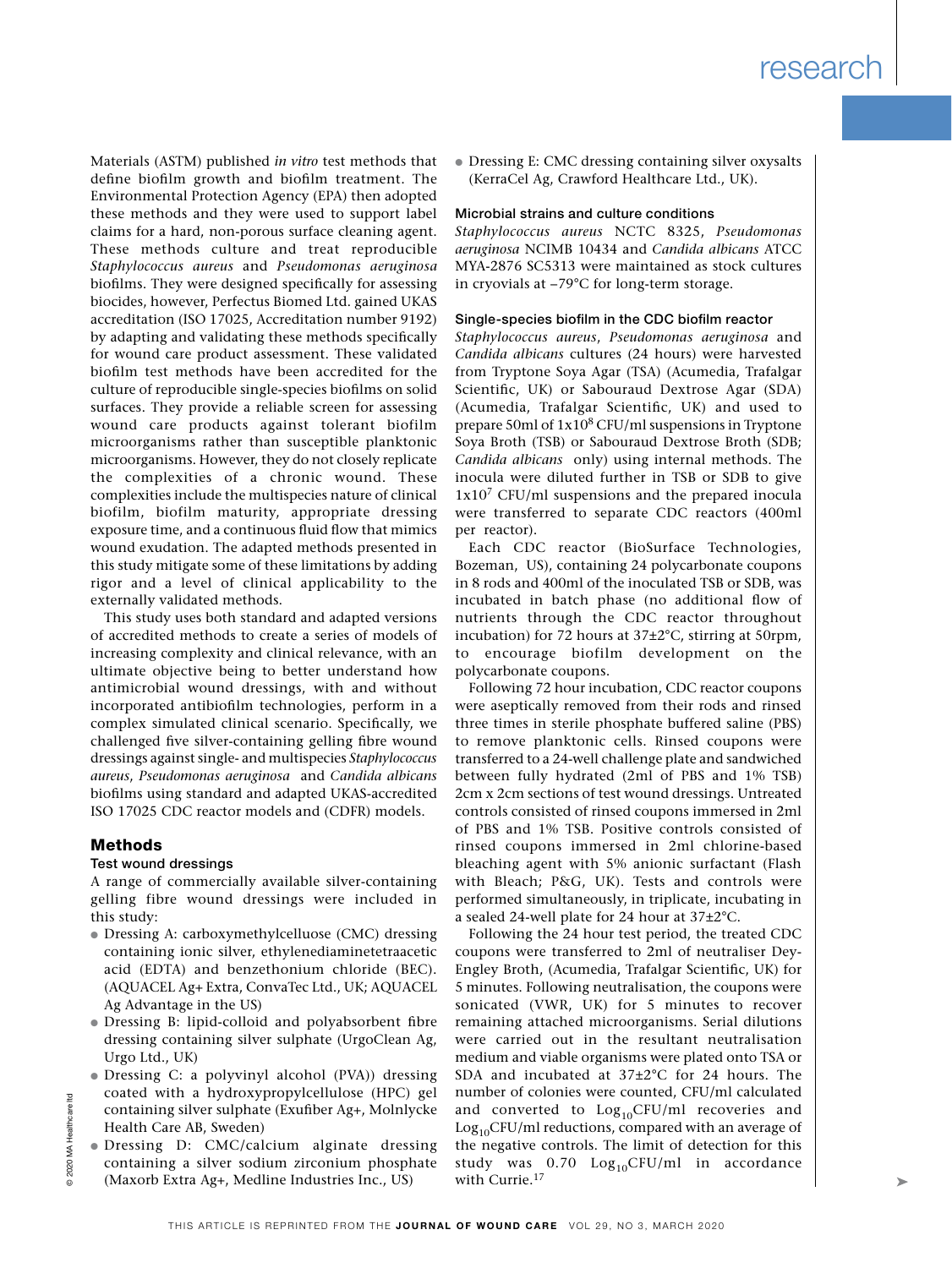Table 1. Quantity of viable bacteria recovered, and average Log reductions compared with the untreated control, following 24 hour exposure to 72 hour single-species *Staphylococcus aureus* and *Pseudomonas aeruginosa* biofilms with dressings A-E. Dressings and the untreated control n=3

| <b>Test dressing</b>                                                 | <b>Staphylococcus aureus</b>                          |                                                        | Pseudomonas aeruginosa                                |                                                        |
|----------------------------------------------------------------------|-------------------------------------------------------|--------------------------------------------------------|-------------------------------------------------------|--------------------------------------------------------|
|                                                                      | <b>Average recovery</b><br>(Log <sub>10</sub> CFU/ml) | <b>Average reduction</b><br>(Log <sub>10</sub> CFU/ml) | <b>Average recovery</b><br>(Log <sub>10</sub> CFU/ml) | <b>Average reduction</b><br>(Log <sub>10</sub> CFU/ml) |
| Untreated control                                                    | $5.00+0.08$                                           | N/A                                                    | $7.06 + 0.28$                                         | N/A                                                    |
| Positive control                                                     | $< 0.70 + 0.00$                                       | $4.30+0.08$                                            | $< 0.70 + 0.00$                                       | $6.36 + 0.28$                                          |
| Dressing A                                                           | $< 0.70 + 0.00$                                       | $4.30 + 0.08$                                          | $< 0.70 + 0.00$                                       | $6.36 + 0.28$                                          |
| <b>Dressing B</b>                                                    | $< 0.70 + 0.00$                                       | $4.30+0.08$                                            | $< 0.70 + 0.00$                                       | $6.36 + 0.28$                                          |
| Dressing C                                                           | $< 0.70 + 0.00$                                       | $4.30+0.08$                                            | $< 0.70 + 0.00$                                       | $6.36 + 0.28$                                          |
| Dressing D                                                           | $< 0.70 + 0.00$                                       | $4.30 \pm 0.08$                                        | $< 0.70 + 0.00$                                       | $6.36 \pm 0.28$                                        |
| <b>Dressing E</b>                                                    | $< 0.70 + 0.00$                                       | $4.30 \pm 0.08$                                        | ≤0.70±0.00                                            | $6.36 \pm 0.28$                                        |
| N/A-not applicable; Limit of detection 0.70 Log <sub>10</sub> CFU/ml |                                                       |                                                        |                                                       |                                                        |

#### Multispecies biofilm in the CDC biofilm reactor

The 24 hour cultures of *Staphylococcus aureus*, *Pseudomonas aeruginosa* and *Candida albicans* were harvested from TSA or SDA and used to prepare individual suspensions of 1x108 CFU/ml in 50ml, 1x106 CFU/ml in 5ml and 1x107 CFU/ml in 5ml of growth media (75% deionised water, 20% TSB, 5% SDB and 0.1% glucose) of *Staphylococcus aureus*, *Pseudomonas aeruginosa* and *Candida albicans*, respectively. The concentration of the initial inocula were confirmed by serial dilution and plate counting. The prepared mixed species microbial inocula were combined into 500ml of growth media (60ml mixed species inocula was added to 440ml of NB), and 400ml transferred to a single CDC reactor containing polycarbonate coupons. The CDC reactor was incubated for 72 hours at 37±2°C, stirring at 50rpm to encourage biofilm development.

Following 72 hours incubation, CDC reactor coupons were rinsed to remove planktonic organisms. Triplicate coupons were then transferred to a 24-well challenge plate and sandwiched between 2cm x 2cm sections of hydrated wound dressings. Triplicate coupons were immersed in 2ml untreated control (growth media) and 2ml of chlorine-based bleaching agent with 5% anionic surfactant (positive control). Solutions and dressings were tested concurrently. Test biofilms were incubated in challenge plates for 24 hours at 37±2°C.

Following the 24 hours test period, the CDC coupons were transferred to 2ml of neutraliser and the coupons were sonicated for 5 minutes to recover remaining biofilm microorganisms. Serial dilutions were carried out on the resultant neutralisation medium and total viable organisms were plated onto on Brain Heart Infusion Agar (BHIA) and incubated at 37±2°C for 24 hours. Mixed colonies were identified based on colony colour and size, which was confirmed using Gram staining. The counted colonies were calculated as CFU/ml and converted to  $Log_{10}$ CFU/ml recoveries

and  $Log<sub>10</sub>CFU/ml$  reductions, compared with the negative control. The limit of detection for this study was  $0.70$  Log<sub>10</sub>CFU/ml in accordance with Currie.<sup>17</sup>

#### Multispecies biofilm in the colony drip flow reactor model

The CDFR method was adapted from Woods et al.<sup>18</sup> The 24 hour cultures of *Staphylococcus aureus*, *Pseudomonas aeruginosa* and *Candida albicans* were harvested from TSA or SDA plates and used to prepare a 1x107 CFU/ml *Staphylococcus aureus* suspension, a 1x104 *Pseudomonas aeruginosa* CFU/ml suspension and a 1x105 CFU/ml *Candida albicans* suspension in growth medium. The prepared suspension (10μl) was transferred to a 0.22µm pore-diameter porous polycarbonate membrane (Whatman, SLS, Nottingham, UK), which was placed on top of a 2.5cm-diameter absorbent pad (Millipore, SLS, UK). The membrane and absorbent pad were adhered to glass slides within a CDFR (Bio Surface Technologies, Bozeman, US) and left at room temperature (18–23°C) for 30 minutes. The flow system was attached such that the growth media flowed downward from the influent port to the effluent port at a rate of 5ml/hour per channel. The assembled system was then incubated at 37±2°C for 72 hour to allow biofilm to develop.

Following 72 hours incubation, biofilm membranes were removed from the reactor and rinsed in PBS to remove planktonic organisms. The rinsed membranes were transferred to a challenge plate and sandwiched between two growth media-saturated (5ml) 4cm x 4cm sections of test wound dressing (n=3 per test dressing). A set of membranes were immersed in 5ml growth media (untreated control) or a chlorine-based bleaching agent with 5% anionic surfactant (positive control). Controls and tests were performed concurrently for 72 hours at 37±2°C to reflect clinical practice. The limit of detection for this study was 0.70  $Log_{10}$ CFU/ml.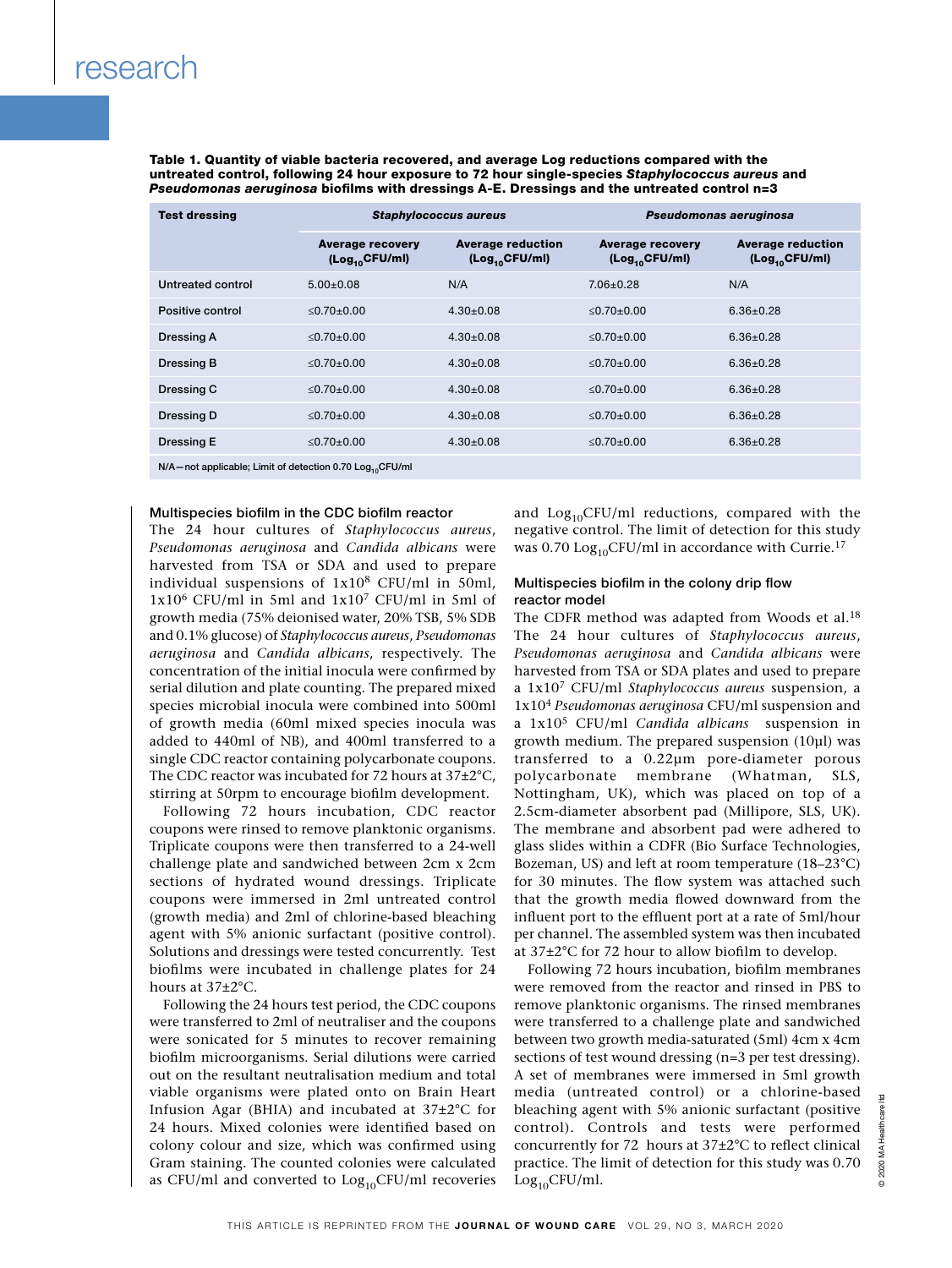Following the 72 hours test period, the biofilm membranes were transferred to 10ml of neutraliser (DE broth) and the membranes were sonicated for 5 minutes to recover remaining biofilm microorganisms. Serial dilutions were carried out on the resultant recovery medium and total viable organisms were plated onto BHIA and incubated at 37±2°C for 24 hours. Mixed colonies were identified based on colony colour and size, which was confirmed using Gram staining. The counted colonies were calculated as CFU/ ml and converted to  $Log<sub>10</sub>CFU/ml$  recoveries and  $Log<sub>10</sub>CFU/ml$  reductions, compared with the negative control. The limit of detection for this study was 0.70  $Log<sub>10</sub>CFU/ml$  in accordance with Currie.<sup>17</sup>

#### Statistical analyses

To assess statistical differences between viable organisms recovered from the test and control coupons,  $Log_{10}CFU/$ ml data was analysed using a Student's t-test (two-tailed, unequal variance). Data means were considered significantly different where p<0.05.

#### **Results**

#### Single-species biofilm cultured in CDC reactor

No viable *Staphylococcus aureus* or *Pseudomonas aeruginosa* were recovered from 72 hours biofilm coupons following 24 hour exposure to any of the antimicrobial test dressings. This equated to reductions of greater than  $4.30\pm0.08$  Log<sub>10</sub>CFU/ml (p<0.001) and 6.36 $\pm$ 0.28 Log<sub>10</sub>CFU/ml (p<0.001), respectively, compared with the average of the untreated controls (Table 1).

Viable *Candida albicans* were not recovered from 72 hour biofilm coupons following 24 hour exposure to dressing A. This equated to a reduction of 4.28±0.20  $Log<sub>10</sub>CFU/ml$  compared with an average of the untreated controls (p<0.001). However, viable *Candida albicans* were recovered from coupons treated for 24 hours with dressings B, C, D and E, which resulted in average reductions compared with the untreated control of 1.75±0.29, 2.45±0.74, 0.73±0.25 and 2.43±0.67  $Log_{10}$ CFU/ml, respectively (p<0.01) (Fig 1). Significantly less *Candida albicans* was recovered following exposure to dressing A when compared with dressings B, C, D and E (p<0.001 in each comparison).

#### Multispecies biofilm cultured in CDC reactor

An average of  $7.51\pm0.10$  Log<sub>10</sub>CFU/ml total viable microorganisms were recovered from 72 hour untreated control multispecies biofilm coupons. No viable organisms were recovered from 72 hour biofilms following 24 hour exposure to dressing A. This equated to a reduction of greater than  $6.81\pm0.10\text{Log}_{10}$ CFU/ml compared with the untreated controls (p<0.001). Following exposure to dressings B, C, D and E, average Log reductions of 5.42±0.45, 6.05±1.86, 1.94±0.33 and 6.67±0.99  $Log_{10}$ CFU/ml of total viable microorganisms were observed, respectively (p<0.001 versus control) (Fig 2). Significantly less viable organisms were

Fig 1. Quantity of total viable *Candida albicans* recovered from 72 hour single-species biofilm CDC coupons after 24 hour exposure to dressings A–E. Dressings and the untreated control were tested in triplicate (n=3). \*\*\*indicates  $Log_{10}$  reductions that were significantly different to the untreated control,  $p<0.001$ . Limit of detection is 0.70 Log<sub>10</sub>CFU/ml



**Fig 2.** Quantity of total viable organisms recovered from 72 hour multispecies biofilm CDC coupons after 24 hour exposure to dressings A–E. Dressings and the untreated controls were tested in triplicate (n=3). \*\*\*indicates  $\text{Log}_{10}$  reductions that were significantly different to the untreated control,  $p<0.001$ . Limit of detection is 0.70 Log<sub>10</sub>CFU/ml



recovered from dressing A compared with dressings B  $(p<0.01)$  and dressing D  $(p<0.01)$ .

#### Multispecies biofilm cultured within the colony drip flow reactor

An average of  $6.46\pm0.59$  Log<sub>10</sub>CFU/ml total viable microorganisms were recovered from 72 hour biofilm untreated control membranes. No viable organisms were recovered from 72 hour biofilm membranes following 72 hour exposure to dressing A  $(p<0.001)$ . This equated to a greater than  $5.76\pm0.00$  Log<sub>10</sub>CFU/ml

 $\mathbf{r}$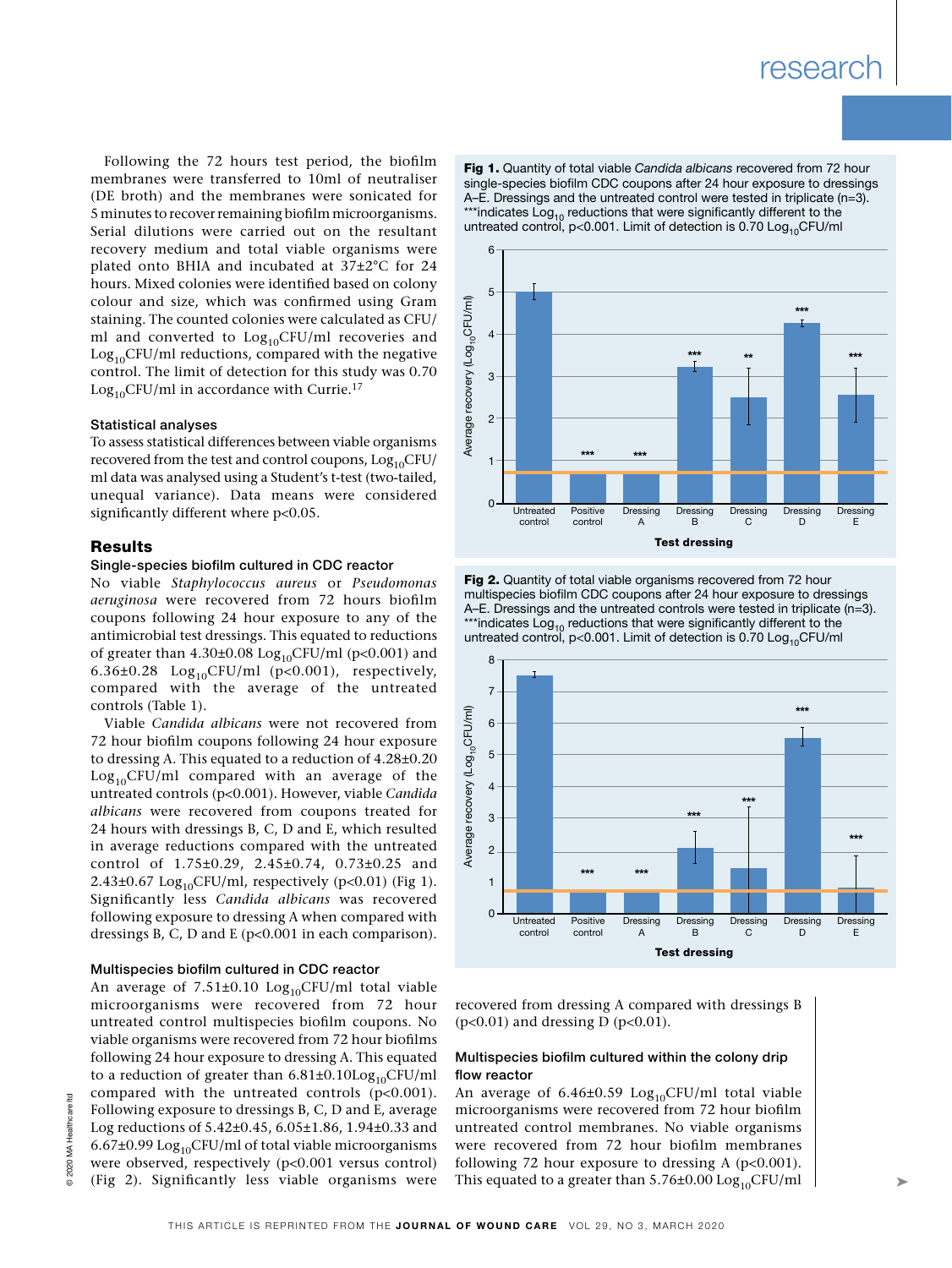## research

Fig 3. Quantity of total viable organisms recovered from 72 hours multispecies biofilm CDFR membranes after 72 hours exposure to dressings A–E. Dressings and the untreated control were tested in triplicate (n=3). \*\*\*indicates  $Log_{10}$  reductions that were significantly different to the untreated control, p<0.001. Limit of detection is 0.70  ${\sf Log}_{10}$ CFU/ml



log reduction compared with the untreated controls. Following exposure to dressings B, C, D and E, average reductions of 0.66±0.10, 1.01±1.56, no reduction, and  $0.01\pm0.41$  Log<sub>10</sub>CFU/ml of total viable microorganisms were observed, respectively (Fig 3). Reductions by dressings B, C, D and E compared with the untreated control were not statistically significant (p>0.05). *Pseudomonas aeruginosa* and *Staphylococcus aureus* were recovered from membranes treated with dressings B, C, D and E. No viable *Candida albicans* was recovered from the total viable microorganism samples (Fig 4). Significantly fewer viable organisms were recovered from biofilm membranes exposed to dressing A compared with dressings B, C, D and E ( $p<0.001$  for each comparison).

#### **Discussion**

The CDC reactor biofilm model uses surface attachment as a measurement of biofilm formation (ASTM E2562- 17).19 The CDC reactor is an good model for the growth of reproducible biofilm. However, the biofilms are adhered to a smooth, non-porous, solid surface meaning there is no opportunity for the microorganisms to invade the surface. This in turn makes associated biofilm easier to treat than a more integrated, tissueadhered biofilm. Within this CDC model, all five silver-containing gelling fibre wound dressings demonstrated *in vitro* efficacy against 72 hour singlespecies *Staphylococcus aureus* and *Pseudomonas aeruginosa* biofilm microorganisms. However, the challenge of treating single-species *Candida albicans* biofilm resulted in product differentiation, whereby only dressing A reduced the fungal load below the limit of detection.  $Log_{10}$  reductions of between 0.73±0.25 and 2.45±0.74 were observed for Dressings B, C, D and E, demonstrating the differentiating impact of fungal biofilm models. *Candida albicans* infections, resulting from biofilms of a bilayer of yeast cells and hyphae,20 are both clinically important and under-reported.21 When compared with bacterial cells, yeast cells are larger, and the composition of the cell walls differ so that *Candida albicans* infections are typically less susceptible to antimicrobial treatment.<sup>22</sup> This is demonstrated commercially when antimicrobial products successfully gain antibacterial but not antifungal claims. *Candida albicans* resistance to

Fig 4. Quantity of viable *Pseudomonas aeruginosa*, *Staphylococcus aureus* and *Candida albicans* organisms recovered from 72 hours multi-species biofilm CDFR membranes after 72 hours exposure to dressings A-E. Dressings and the untreated control were tested in triplicate (n=3). \*\*\*indicates  $Log_{10}$  reductions that were significantly different to the untreated control,  $p<0.001$ . Limit of detection is 0.70 Log<sub>10</sub>CFU/ml

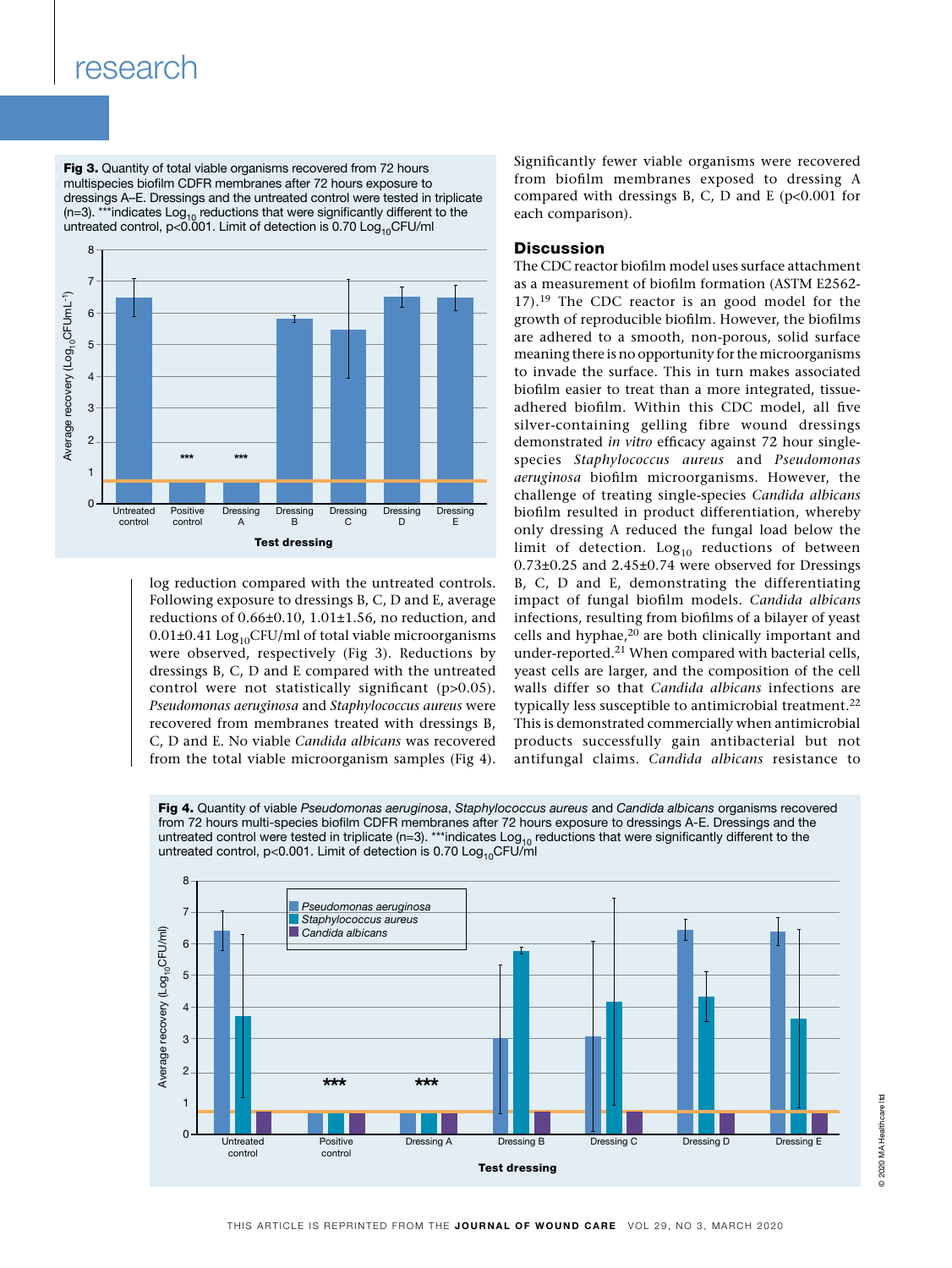antifungals is well documented, while the biofilm phenotype has been cited as a potential contributor to *Candida albicans* drug resistance.23 Links between a decreased susceptibility to antifungal agents in biofilmencased *Candida albicans* compared with planktonic *Candida albicans* has been related to the high levels of extracellular material produced by candida biofilms.

The inclusion of a fungal challenge enhanced dressing differentiation in terms of antibiofilm performance, but the single-species CDC model did not address complexities of multispecies cultures. The multispecies models proved to be effective dressing differentiators in that only dressing A consistently reduced the mixed species challenge below the levels of detection whereas in the single species *Staphylococcus aureus* and *Pseudomonas aeruginosa* models dressings A, B, C, D and E all demonstrated consistent biofilm reductions.

In order to further challenge the test dressings in a model that better mimicked a hard-to-heal wound, the dressings were ultimately assessed in a CDFR multispecies biofilm model that included the challenge of fluid flow. Unlike the CDC reactor, the CDFR biofilms are grown on a 0.2um polycarbonate membrane and receive a slow fluid flow of nutrients via a cellulose support pad from underneath the membrane. Nutrients are therefore supplied to the establishing biofilm from the surface by which they are attached for 72 hour, simulating an exuding wound. The dressing treatment duration was increased to 72 hour to mimic a typical clinical dressing change interval. It is important to test products against mature, established biofilms that closely mimic the real-world environment. When multispecies biofilms were formed within the CDFR, *Candida albicans* was not recovered at the end of the 72 hour test period. However, dressings that had previously demonstrated efficacy against single-species biofilms (dressings B, C, D and E) had a reduction in efficacy against the multispecies biofilm. This suggests that the multispecies influence enhances the virulence of the remaining organisms. *Pseudomonas aeruginosa* and *Candida albicans* mixed-species populations are associated with an increase in multidrug resistance-associated proteins and an increase in mutability.23 Within a mixed *Pseudomonas aeruginosa* and *Candida albicans* population, interspecies competition is thought to trigger iron-regulated virulence factors such as proteases and cytotoxic molecules,<sup>24</sup> both of which may degrade the wound bed and delay wound healing. This suggests that multispecies biofilm populations have the potential to be both less susceptible to antimicrobial treatments while being more damaging to the wound bed.

The antimicrobial test dressings used in the study are categorised as silver-containing gelling fibre wound dressings. The product differentiation demonstrated in this study could, in part, be attributed to the chemical form of silver used in the dressing, such as ionic silver

bound to CMC, silver sulphate, silver sodium zirconium phosphate, silver oxysalt, or the availability of silver from the dressing. However, these cannot be the only contributing factors. All dressings contain silver salts that can dissociate to give antimicrobial silver ions but dressing A out-performed the other dressings in the more challenging CDFR multispecies biofilm tests. Other factors considered to impact performance include, the concentration of silver, the carrier dressing material, for example CMC, alginate, poly(vinyl alcohol), and the method of dressing manufacture.<sup>25</sup> Manufacturing variables such as temperature have been shown to affect the antimicrobial efficacy of the dressing; heat-treated nanocrystalline silver dressings ranged in efficacy from excellent to negligible as a result of varying temperature treatments.26 However, in the absence of manufacturing insight for dressings A–E, it is not possible to comment on this factor. Dressing A supports healing by managing wound exudate, infection and biofilm.27 These combinations of factors are collectively referred to as the dressing's 'combination antibiofilm/ antimicrobial technology'.12,13,28,29 This antibiofilm technology is implicated as the differentiator between dressing A and dressings B-E in the more challenging models presented in this study.

Clinical data further supports the antibiofilm impact of dressing A. Dressing A was investigated for safety and efficacy in two clinical studies. Biofilm was suspected in 54% and 74% of wounds initially, but in only 27% and 45%, respectively, by the end of the studies.27,30 A concurrent increase in granulation tissue was also reported as the studies progressed.<sup>30</sup>

The differentiation in dressing performance between the single-species and multispecies biofilm models demonstrates the criticality of selecting more complex *in vitro* models to predict clinical performance. If the clinical need is to use effective antibiofilm therapy to improve wound healing outcomes, then the selected test methods should be able to differentiate products in terms of their ability to manage mature, multispecies biofilm communities in fluid-challenged models over clinically relevant durations. Health professionals should demand unbiased data that incorporates multispecies biofilm, the inclusion of challenging fungal pathogens, the growth substrate and fluid flow, and moreover, the use of validated and accredited test methods to support their choice of antimicrobial wound dressings.

#### Limitations

The single-species CDC reactor biofilm model does not attempt to address clinical complexities such as proteinaceous wound exudate, fluid flow, multispecies cultures or patient's comorbidities, which increase the challenge posed to antimicrobial dressings by binding with active agents, enhancing microbial attachment, giving rise to microbial synergies, and dampening the body's natural immune response, respectively. The